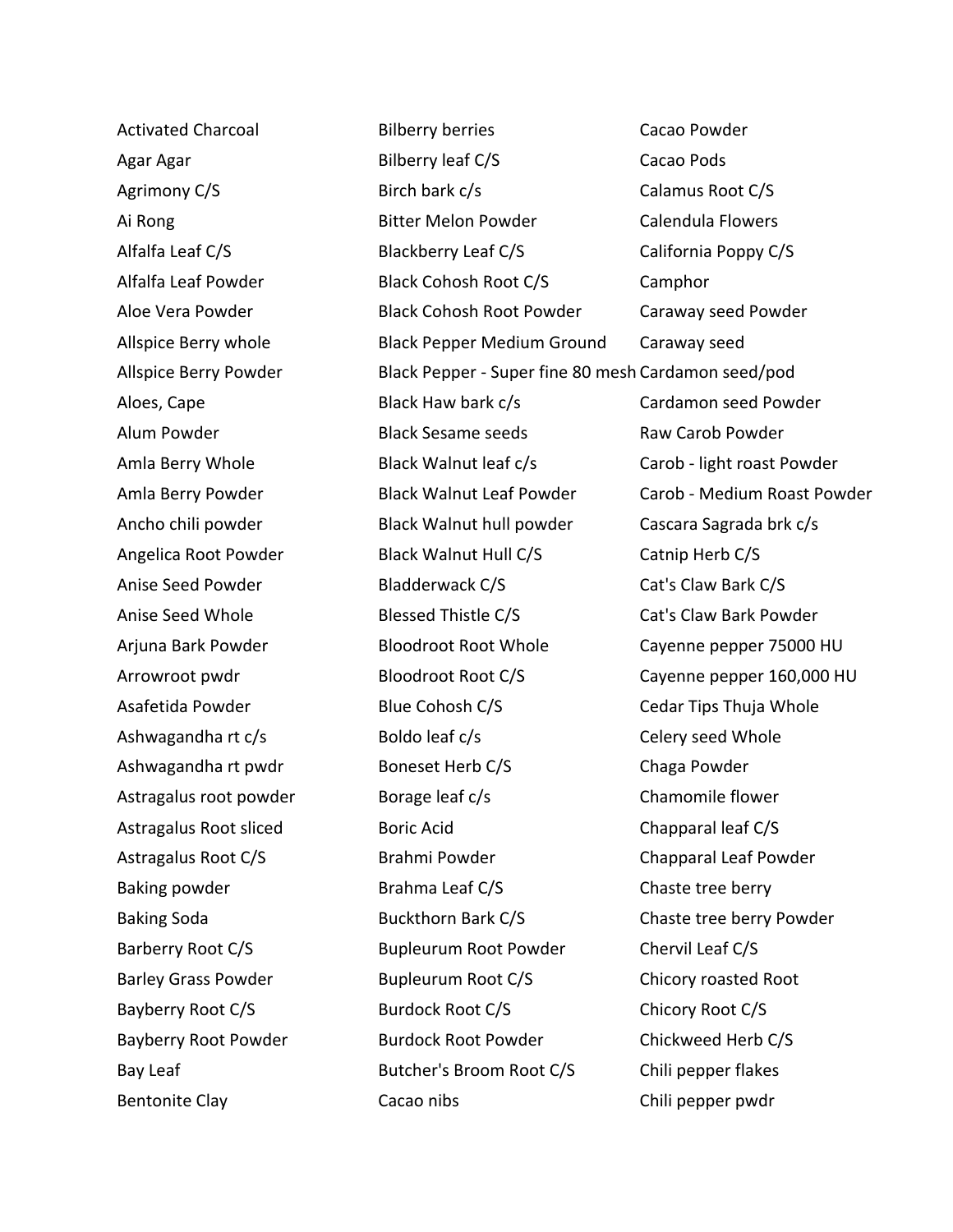Chives C/S Chrysanthemum Flowers Cilantro leaf C/S Cinnamon Powder Cassia Cinnamon bark Powder Ceylon Cinnamon bark Sticks Cinnamon ceylon sticks Cinquefoil Citric Acid Citrus Reticulata Peel C/S French Green clay French Red clay French White clay Cleavers C/S Clove Powder Clove Whole Codonoosis Root Pieces Codonopsis Root Whole Coltsfoot leaf c/s Comfrey leaf c/s Comfrey Root c/s Comfrey Root Powder Copal Resin Cordyceps Powder Coriander seed Powder Coriander Seed Whole Cornflower Corn Silk Corn Starch Cramp bark C/S Cumin Seed Powder Curry seed Powder Damiana leaf c/s

Damiana Leaf Powder Dandelion leaf Powder Dandelion Root C/S Dandelion (roasted) Root granules Garam Masala pwder Dandelion Root Powder Dandelion Leaf C/S Dashi Kombu Devil's Claw Root C/S Devil's Claw Root Powder Dill Seed Whole Dill Weed c/s Dong Quai Root C/S Dong Quai Root Powder Dragon's Blood resin Dulse flakes Dulse Leaf Granules Echinacea Angustifolia C/S Echinacea Purpurea Herb C/S Echinacea Purpurea Powder Elderberries berry Elderflowers flowers C/S Elecampane Root Powder Eleuthero Root C/S Eleuthero Root Powder Eucalyptus leaf c/s Eucommia Bark Eyebright Powder False Unicorn Root C/S Fennel seed Whole Fennel seed Powder Fenugreek Seed Whole Fenugreek Powder Feverfew c/s

Fo-Ti Cured Root Slices Fo-Ti Root Powder Frankincense Tears Whole Garlic Powder Garlic Granules Garlic Salt Gentian Root C/S Ginger Root C/S Ginger Root Powder Crystallized Ginger Ginkgo leaf C/S Ginkgo leaf Powder Ginseng (Chinese Red) Root Powder Ginseng (American White) Root pwdr Ginseng (Red Panax) Root Powder Goji berries Goldenrod Root c/s Goldenseal Root Powder Goldenseal Herb C/S Goldenseal leaf Powder Gotu Kola Herb powder Gotu Kola Herb c/s Gravel Root root c/s Guarana seed Powder Guar Gum Gum Arabic Powder Gum Benzoin Powder Gum Tragacanth Powder Gymnema Leaf Powder Gynostemma C/S Hawthorn berries whole Hawthorn berries Powder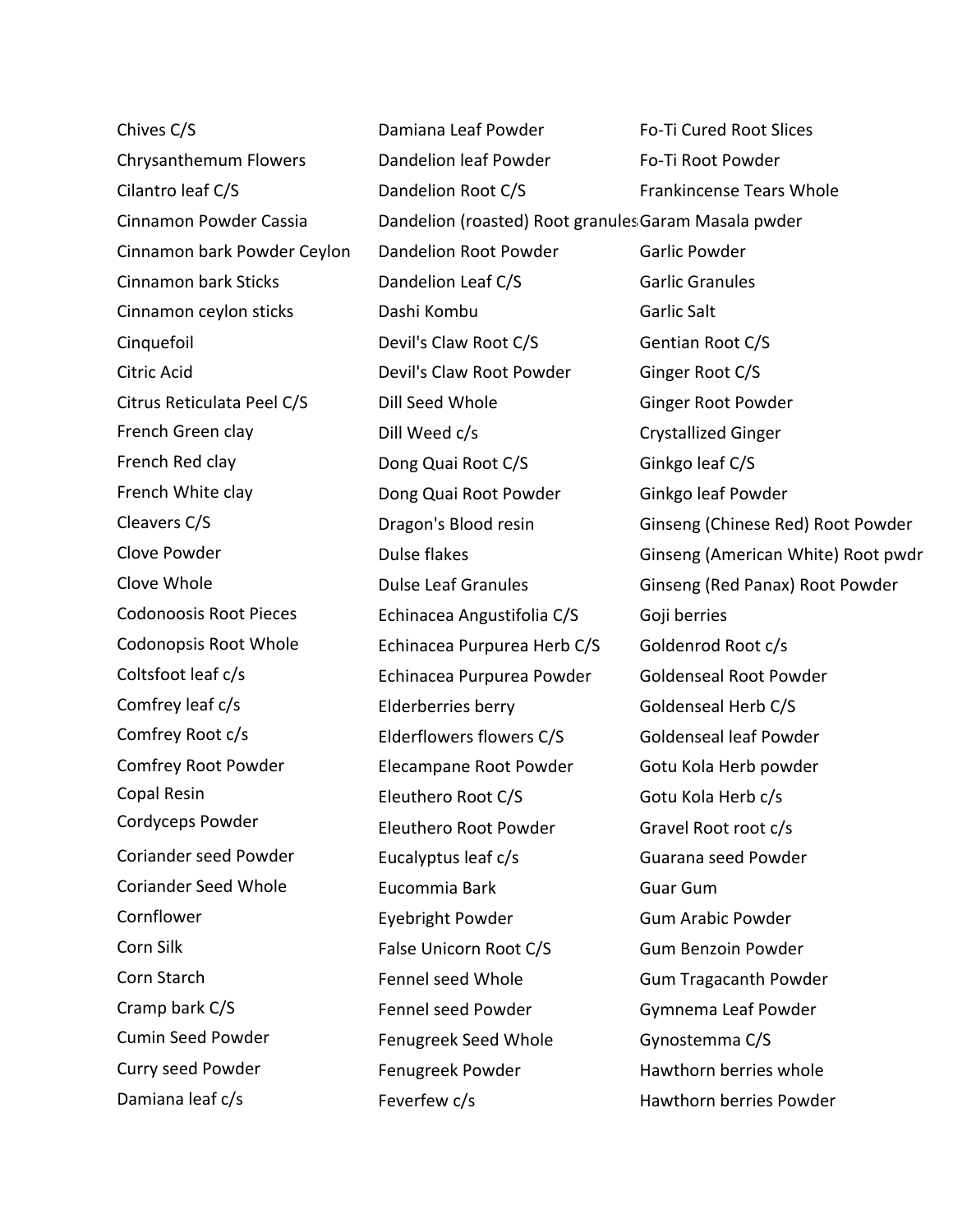| Hawthorn Leaf C/S          | Life Everlasting Flowers                                                         | Nettle Leaf Powder         |
|----------------------------|----------------------------------------------------------------------------------|----------------------------|
| Herbal Sage Blend          | Linden Flower                                                                    | Nettle Root C/S            |
| Herbes de Provence         | Lobelia Leaf C/S                                                                 | <b>Nguere African Herb</b> |
| <b>Hibiscus Flowers</b>    | Lobelia Leaf Powder                                                              | Nopal Cactus Powder        |
| Holy Basil (Krishna) C/S   | Lomatium Root Whole                                                              | Nutmeg Powder              |
| Holy Basil Rama C/S        | Long Pepperfruit Whole                                                           | <b>Nutmeg Pieces</b>       |
| Holy Basil Vana C/S        | Lotus Seed (red) Whole                                                           | Nutmeg Whole               |
| Honeysuckle flower         | Lovage Root C/S                                                                  | Oatstraw Green Tops C/S    |
| Hops flower                | Lungwort Leaf C/S                                                                | Olive Leaf Whole           |
| horehound Herb C/S         | Maca Root Powder                                                                 | Olive Leaf C/S             |
| Horseradish Powder         | Mace Powder                                                                      | Olive Leaf Powder          |
| Horsetail (Shavegrass) C/S | Magnesium Citrate Powder                                                         | Onion Soup & Dip Mix       |
| Hydrangea Root C/S         | Marshmallow Root C/S                                                             | Orange Peel                |
| <b>Hyssop Powder</b>       | <b>Marshmallow Root Powder</b>                                                   | Oregano Leaf C/S           |
| Hyssop C/S                 | Meadowsweet C/S                                                                  | Oregano Leaf Powder        |
| Irish Sea Moss             | Menthol                                                                          | Oregon Grape Root C/S      |
| Italian Seasoning C/S      | Milk Thistle Leaf C/S                                                            | Oregon Grape Root Powder   |
| Italian Seasoning Powder   | Milk Thistle Seed                                                                | Orris Root C/S             |
|                            | Jamaican Dogwood Bark Powder Milk Thistle Seed Powder (Silymario) SHA Root Whole |                            |
| Juniper Berries            | Mistletoe C/S                                                                    | Papaya Leaf C/S            |
| Kava Kava Root C/S         | Moringa Leaf Powder                                                              | Paprika Powder             |
| Kava Kava Root Powder      | Motherwort C/S                                                                   | Paprika (smoked) Powder    |
| Kola Nuts Powder           | MSM powder                                                                       | Parsley Leaf C/S           |
| Kudzu Root C/S             | Mucuna Seed Powder                                                               | Partridgeberry Herb C/S    |
| Kudzu Root Powder          | Mugwort C/S                                                                      | Passionflower C/S          |
| Lady's Mantle C/S          | Muira Puama C/S                                                                  | Pau d'Arco Bark Powder     |
| Lemon Balm Leaf C/S        | Mulberry Leaf C/S                                                                | Pau d'Arco Bark C/S        |
| Lemongrass Powder          | Mullien Leaf C/S                                                                 | Pennyroyal C/S             |
| Lemongrass C/S             | Mustard (yellow) Seed Powder                                                     | Peppermint Leaf C/S        |
| Lemon Verbena Leaf C/S     | Myrrh Gum                                                                        | Peony Root Sliced          |
| Licorice Root C/S          | Neem leaf C/S                                                                    | <b>Black pepper Ground</b> |
| Licorice Root Powder       | Neem Leaf Powder                                                                 | <b>Black Pepper Fine</b>   |
| Licorice Sticks            | Nettle Leaf C/S                                                                  | <b>Gourmet Peppermill</b>  |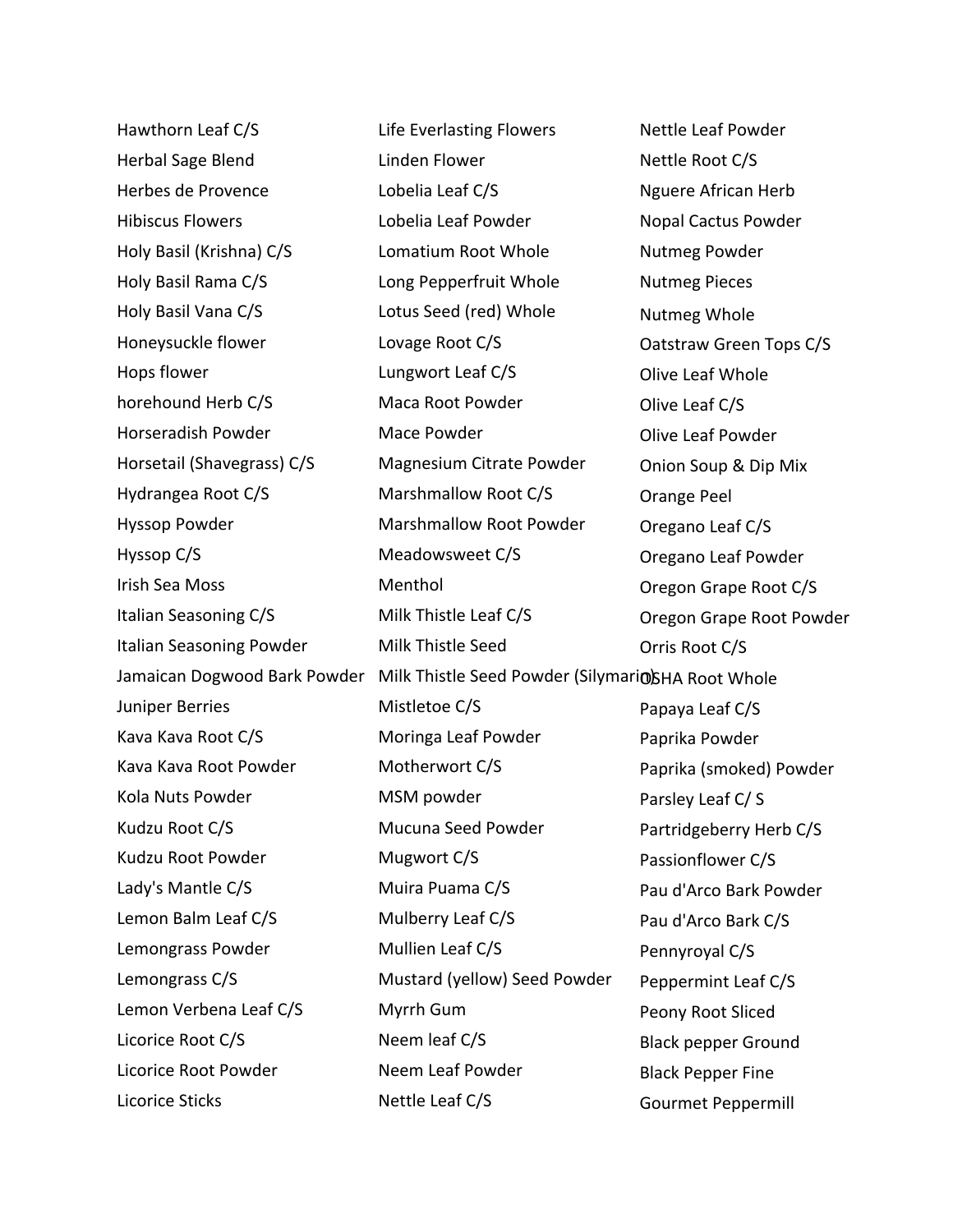Peppercorn (pink) Peppercorn (white) White Pepper Ground Veggie Pepper Periwinkle Herb C/S Pickling (Spicy) Pipsissewa C/ S Pizza seasoning Plantain Leaf Powder Plantain Leaf C/ S Pleurisy Root Poke root C/S Poke Root Powder Poppy Seed Portia Cocas Mushroom Powder Prickley Ash Psyllium seed Psyllium seed Husk Powder Queen of the meadow C/S Red clover Blossoms Red Raspberry Leaf C/S Red Reishi Powder Red Reishi Whole Red Root Powder Rehmannia Root cooked Rhodiola Root Powder Rhodiola Root C/S Rhubarb Root C/S Rosehips Rosemary Leaf Rue C/S Safflower Sage Leaf Rubbed

Sage Leaf Powder Sarsaprilla Jamaican C/S Sarsaparilla (Indian) C/S Sarsaprilla Root Powder Sassafras Leaf C/S Saw Palmetto Berries Saw Palmetto Berry Powder Schisandra Berries Schisandra Berry Powder Scullcap C/S Sea Salt (cyprus flake) Sea Salt Pacific Sea Salt Fine Sea Salt (grey, France) Sea Salt (Applewood Smoked) Sea Salt (Hawaiian Alaea ) Sea Salt (Hiwa Kai) Himalayan Rock Salt Sole Himalayan Salt Course Himalayan Salt fine Senna Leaf C/S Senna Leaf Powder Sesame Seed Sesame Seed Black Shatavari Powder Shavegrass (horsetail) in "H" Sheep Sorrel C/S Shepard's Purse C/S Shiitake Mushroom c/S Shiitake Mushroom Powder Slippery Elm Bark C/S Slippery Elm Powder Soloman's Seal C/S

Spearmint Leaf C/S Spikenard Root C/S Stevia Powder St. John's Wort C/S St. John's Wort Powder Stone root c/s Starwberry leaf Sumac berries Summer Savory Sweet Basil Tansy c/s Tarragon Leaf C/S Thyme leaf Thyme leaf powder Tribulus fruit powder Triphala Turkey rhubarb root powder Turmeric Root Powder Umckaloabo root Usnea lichen Uva Ursi Leaf C/S Valerian root powder Valerian root c/s Vanilla Powder Vegetable Grilling Seasoning Veggie Pepper Vervain Blue Vervain C/S Vitamin C granules Pure Vitamin C Wen Weustenoubejt White Oak bark